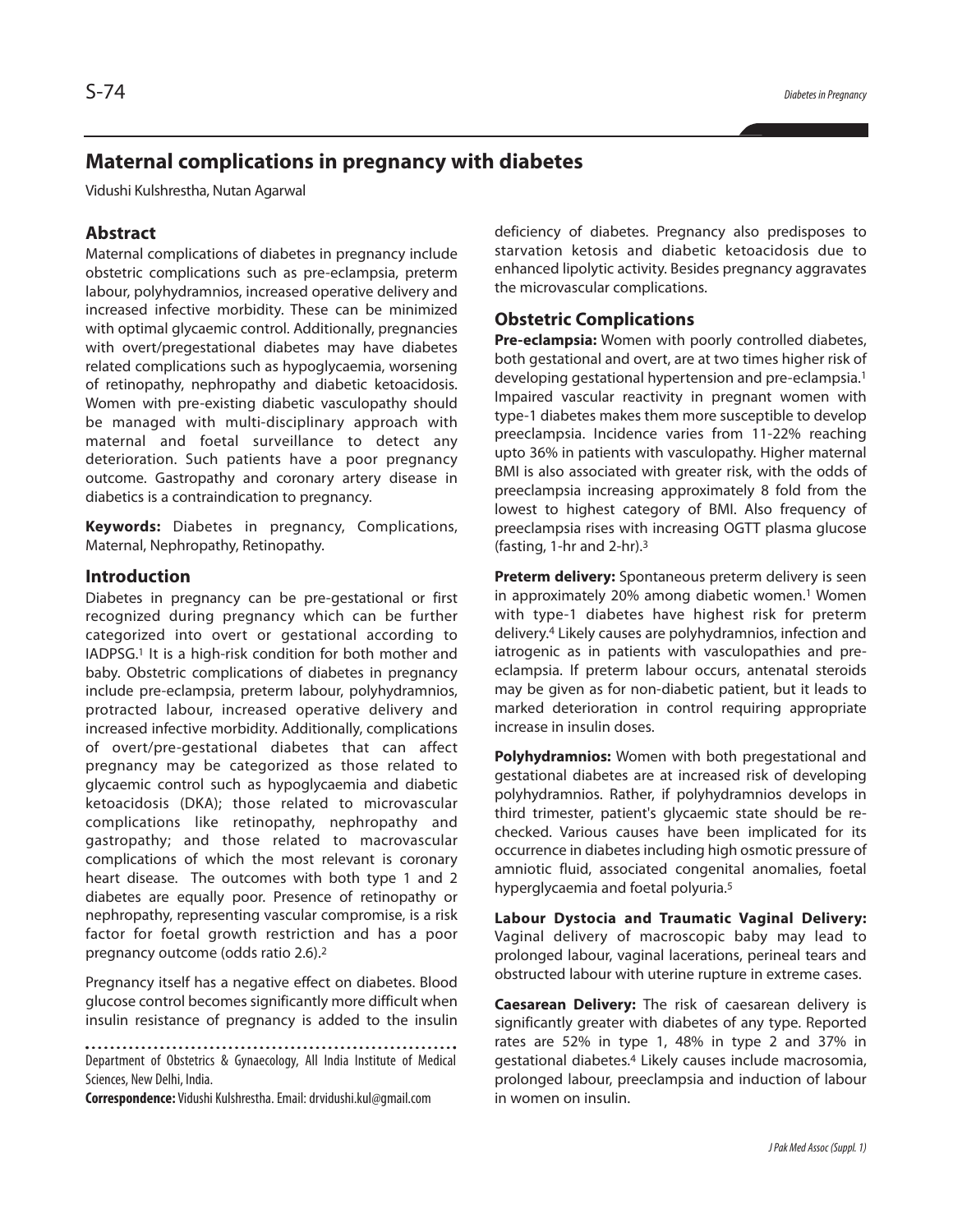# *Diabetes inPregnancy* S-75

**Postpartum Haemorrhage:** Risk of post-partum haemorrhage increases due to polyhydramnios, prolonged labour and delivery of macrosomic baby.

**Infective Morbidity:** Women with diabetes are more prone to develop urinary tract infection and vaginal moniliasis, hence, should be subjected to per-speculum examination, urine microscopic and culture especially when blood glucose is not controlled. There is also the risk of post-caeserean wound infection.

## **Diabetic Retinopathy**

Pregnancy is an independent risk factor for worsening of diabetic retinopathy, defined as deterioration of at least one stage.<sup>6</sup> Stages of diabetic retinopathy include background, non-proliferative and proliferative disease. Proliferative retinopathy, designated as Class R of Modified White Classification; is characterized by neovascularization of retinal capillaries. These fragile vessels may cause vitreous haemorrhage, scarring and retinal detachment. Raised intra-ocular pressure in labour also causes bleeding leading to sudden vision loss.

Prevalence of diabetic retinopathy during pregnancy is 5- 27% in type I diabetes, with vision-threatening progression occurring in 2-5%. <sup>7</sup> Prevalence in type 2 diabetes is lower, 2.9-14% in early pregnancy, with a low risk of progression unless blood glucose and hypertension is poorly controlled. <sup>6</sup> The adverse effect of pregnancy on the retinal microvasculature is relatively transient, with risk of progression decreasing after delivery by first year postpartum.

The risk factors for progression include poor glycaemic control, preexisting retinopathy, diabetes of longer duration, pregnancy (odds ratio 2.3, due to circulating IGF-I)8,9 and associated chronic hypertension/pre-eclampsia.

#### **Maternal complications of diabetes in pregnancy.**

#### **Obstetriccomplications(both in gestational and pre-gestational diabetes):**

- -Pre-eclampsia
- Preterm labour- both spontaneous and iatrogenic
- -Polyhydramnios
- Protracted labour, obstructed labour leading to uterine rupture
- Traumatic vaginal delivery: vaginal lacerations, perineal tears
- Increased caesarean delivery
- -Postpartum haemorrhage
- Increased infective morbidity- urinary tract infections, moniliasis, wound infections

#### **Diabetes related complications (in overt and pre-gestational diabetes):**

- Related to glycaemic control- hypoglycaemic episodes, diabetic ketoacidosis
- Related to microvascular complications: retinopathy, nephropathy, gastropathy\*
- Related to macrovascular complications: Coronary artery disease\*

\*Pregnancy is contraindicated.

Pre-existing status wise progression is seen in 10%, 21%, 18% and 54% of patients with no retinopathy, microaneurysms only, mild non-proliferative and moderate to severe proliferative retinopathy at baseline, respectively.<sup>10</sup> Progression to proliferative retinopathy occurs in 40% after 15 years compared to only 18% in <15 years duration of diabetes. <sup>10</sup> Hence, known diabetics should plan pregnancy at a young age. Interestingly, rapid glycaemic control also worsens retinopathy. Previously treated retinopathy do not worsen in pregnancy.

Ideally, retinal assessment should be done preconceptionally. During pregnancy, retinal assessment is recommended in first antenatal visit, which if normal should be repeated at 28 weeks and additionally at 16-20 weeks if retinopathy is found. <sup>11</sup> Proliferative retinopathy is an emergency which is treated with laser panretinal photocoagulation. <sup>6</sup> ADA also recommends to control blood pressure to <130/80 to reduce risk of progression. Infrequently, women with florid disc neovascularization unresponsive to laser, may be offered termination of pregnancy due to risk of vision loss. <sup>12</sup> Increased ophthalmologic surveillance should be continued for at least one year postpartum. Besides, women with worsening of retinopathy during pregnancy are counseled not to have another pregnancy.

Macular oedema is another ophthalmologic complication that develops in 10% women with poorly controlled type 2 diabetes; risk further increases if preeclampsia coexists.<sup>6</sup> It may cause irreversible loss of central vision and is treated with laser.

Diabetic retinopathy per se is not a contraindication to vaginal birth. However, epidural anaesthesia with assisted second stage or caesarean birth, is recommended in untreated proliferative disease, due to potential risk of valsalva induced retinal haemorrhage during labour.

## **Diabetic Nephropathy**

Renal disease representing Class F of Modified White classification, develops in 25-30% of type-1 and upto 20% in type-2 diabetes, with a peak incidence after 16 years of onset of diabetes. <sup>13</sup> Diabetic nephropathy is a progressive disease categorized as: microalbuminuria (albuminuria 30-300 mg/24 hours with normal glomerular filtration rate); macroalbuminuria (albuminuria > 300 mg/24 hours with progressive decline in GFR); and end-stage renal disease (declining creatinine clearance, increasing serum creatinine and urea) requiring dialysis or transplantation. In women with overt nephropathy, end-stage disease occurs in 50% in 10 years and in 75% by 20 years.

Nephropathy in pregnancy is associated with increased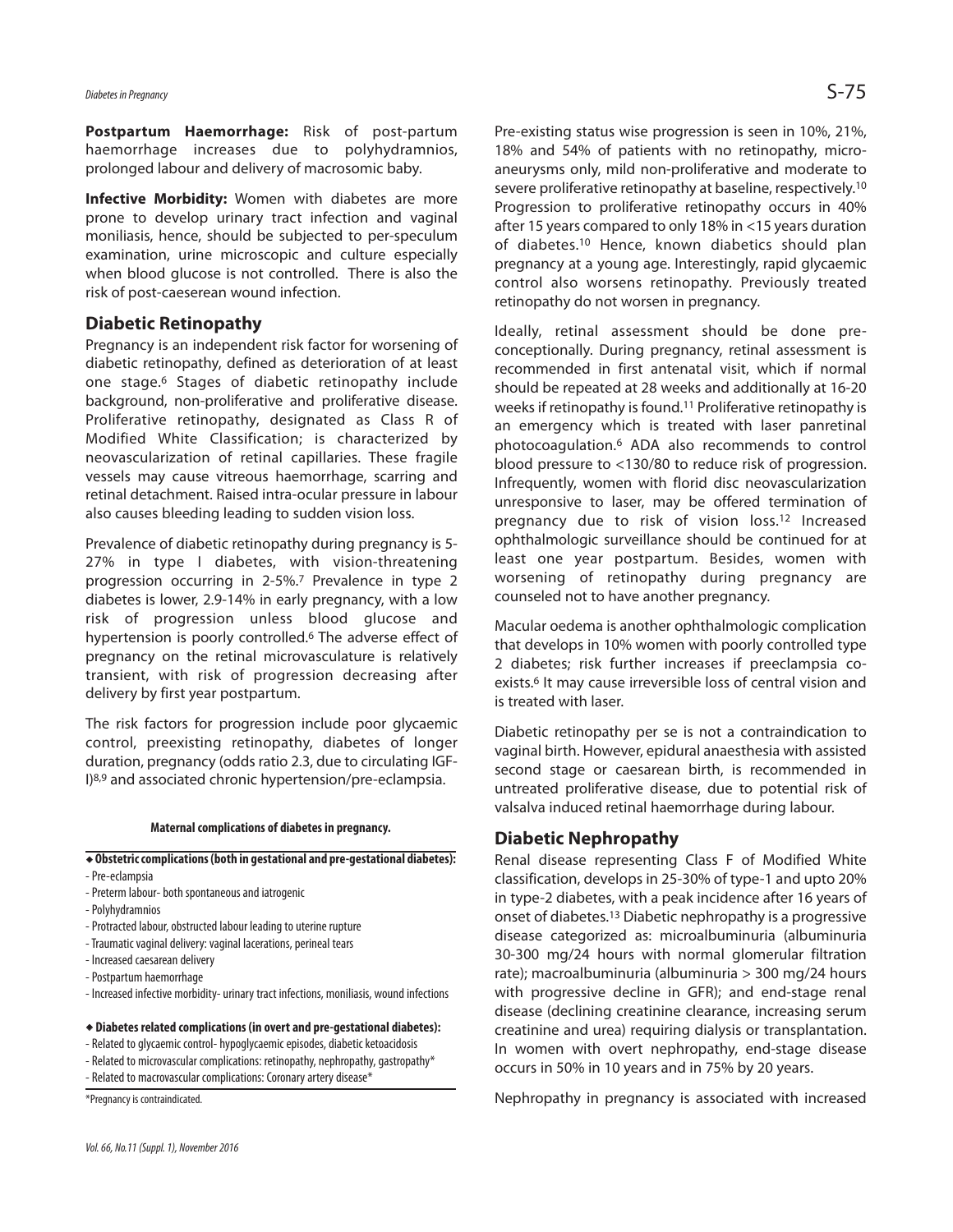risk of hypertension, preeclampsia (32-65%), nephrotic syndrome, preterm delivery (57-91%), anaemia (42%), foetal growth restriction (12-45%) and perinatal mortality. 14

Patients should be screened for microalbuminuria at booking and should be referred to a nephrologist if serum creatinine is >1.5 mg/dL or protein excretion is >2 g/day. 9 Tight blood glucose and blood pressure control, close foetal surveillance and timely delivery are needed to optimize pregnancy outcome. Reno-protective agents such as angiotensin converting enzyme inhibitors or Angiotensin II receptor blockers are contraindicated in pregnancy as they are teratogenic and may cause foetal proximal tubal dysgenesis and oligohydramnios. These should be discontinued before pregnancy. Alternatives are methyldopa, labetolol and reno-protective calcium channel blockers. Control of hypertension in pregnant women with diabetic nephropathy is crucial to prevent further deterioration of renal function. 12 Best predictors of perinatal outcome are proteinuria and creatinine clearance.

## **Diabetic Gastropathy**

Gastroparesis i.e. delayed gastric emptying in absence of mechanical obstruction occurs in long-standing diabetes. Patients present with continuous vomiting leading to starvation ketosis. Treatment involves prokinetics, and antiemetics. Hospitalization for correction of electrolyte disturbances, intermittent gastric intubation and enteral feeds may be required.

Gastroparesis is one of the few diabetic complications in which pregnancy is contraindicated, as there is significant risk of morbidity, worsening of disease and poor perinatal outcome. Gastropathy unrecognized before pregnancy may be confused with hyperemesis gravidarum.

## **Coronary Artery Disease**

Coronary artery disease (CAD) is a macrovascular complication which is unusual in younger type 1 diabetics but women with type 2 diabetes are older, obese which increases their risk of developing CAD. Such patients should be counseled against pregnancy as it is associated with maternal and foetal mortality and intensive care at a tertiary centre is required to optimize the outcome.

In pregnancy, myocardial infarction and acute coronary syndrome may present with atypical features such as abdominal or epigastric pain and vomiting. It may be difficult to distinguish these symptoms from pregnancyrelated symptoms. Therefore, there should be a low threshold for cardiology consultation. Troponin I is the marker of choice for diagnosis, as levels are not altered by pregnancy. The shorter the interval between myocardial infarction and delivery, the worse the outcome. Mode of delivery is decided as per obstetrical indications, as caesarean does not protect women from immediate postpartum changes in stroke volume and cardiac output. Myocardial infarction is not an indication for immediate delivery, as maternal mortality is increased in women delivered within 2 weeks of myocardial infarction.

## **Hypoglycaemic Episodes**

Hypoglycaemia is the most common adverse event during pregnancy in type 1 diabetes, Recurrent episodes are reported in upto 61% women of whom 25% have severe hypoglycaemia. <sup>2</sup> Asymptomatic nocturnal hypoglycaemia is also common in pregnancy. Risk of hypoglycaemia increases due to diminished compensatory response of counter-regulatory epinephrine, cortisol and glucagon, to hypoglycaemia. Reassuringly, there is no association of poor pregnancy outcome with recurrent hypoglycaemia (OR 1.1, 95% CI 0.7-1.7) or severe hypoglycaemia (OR 1.3, 95% CI 0.7-2.3). 2 Risk of hypoglycaemia is less with type 2 diabetes seen in 21% women.

These episodes are more frequent in first trimester but can also occur in the third trimester and occur if physical activity changes or meals are omitted. Patients can present with anxiety, nausea, palpitations, tremor, sweating and dizziness and these symptoms can be misinterpreted as being due to pregnancy itself and therefore overlooked.

Hypoglycaemic episodes have high mortality for both mother and foetus. These episodes are managed by giving a glass of glucose water or orange juice or 15 gram glucose. Intravenous glucose (20 mL of 50% solution) or glucagon injection (1mg intramuscular or subcutaneous) may be required if the patient is unconscious. To prevent recurrent hypoglycaemia, a snack should be eaten after the initial treatment.

## **Diabetic Ketoacidosis (DKA)**

This is a serious metabolic complication and a medical emergency in diabetic pregnancy, the prevalence being 1-2%. It most commonly occurs in second or third trimester and in new-onset type 1 diabetes, although it may affect type 2 diabetes or, more rarely, gestational diabetes. Predisposing factors include infection, hyperemesis gravidarum, missed insulin dose, newly diagnosed diabetes, gastroparesis and use of steroids and beta agonists as needed for managing preterm labour.

During pregnancy DKA may develop even at glucose levels reaching 200 mg/dL; and is characterized by